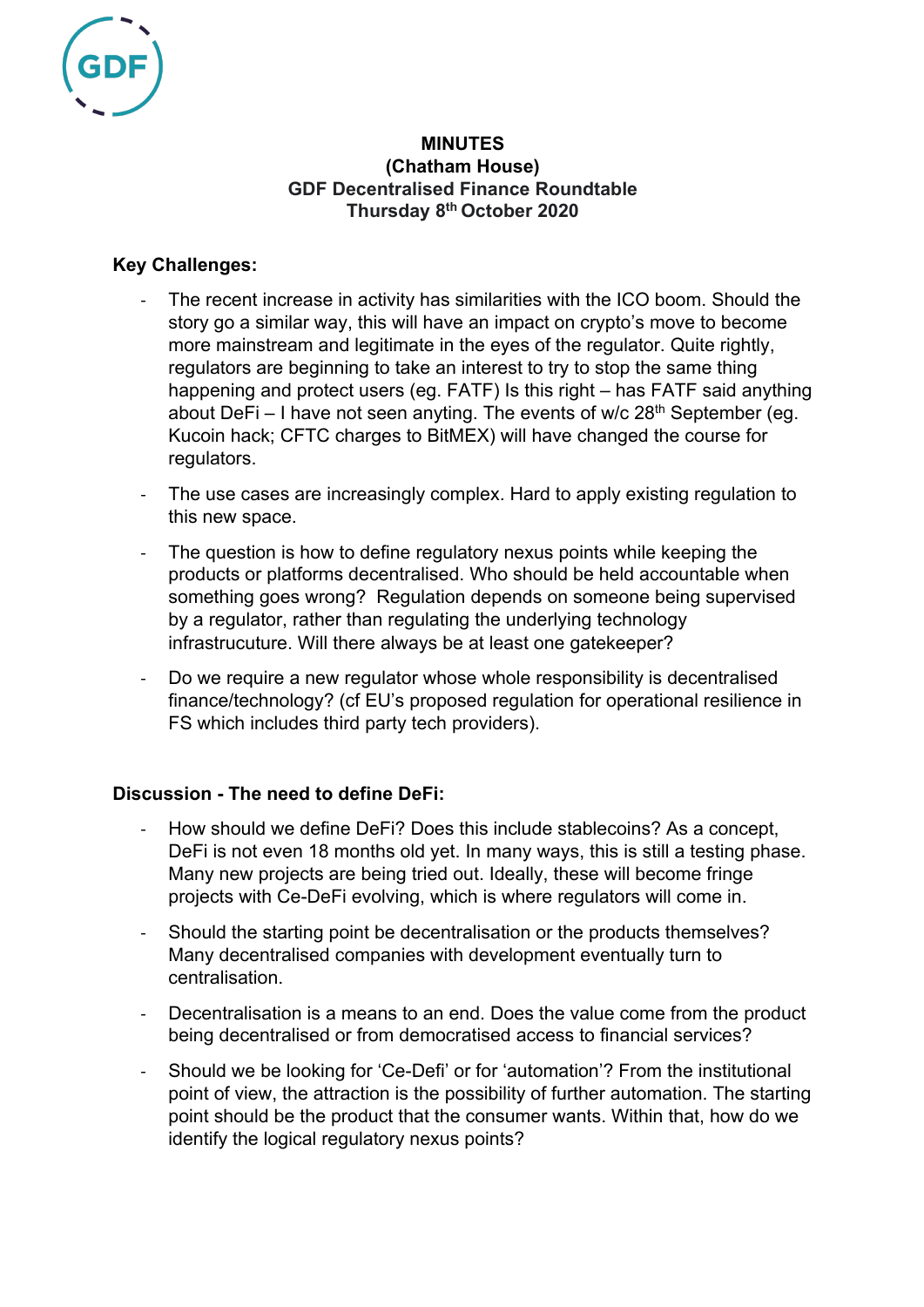

- Currently even the most decentralised efforts aren't fully decentralised. How much further could it go? What is the business value that they provide?
- Is there a particular person making money from the automated protocol? If that person is truly anonymous, how do we deal with the project?
- Is there any particular person or entity truly in control of the automated protocol? Could that person be anonymous?
- DeFi has so many different parts going well beyond yield farming into defi solutions for asset management, trading, lending, stablecoin, oracles and custody. These may all require a different approach to ensure longevity for regulation.
- Regulators and industry would benefit from some clarity in across the board in understanding what the use cases are, what the risks are, and who is in need of protection. From there, we can define who should be held accountable and how they are regulated.
- There is value in figuring out how to define the regulatory nexus points where companies/players can design in those touch points should they desire without exposing them to regulation based on other instruments that don't fit.

# **Actions:**

- A working group on Defi with the intention to define terms and create clarity over the development of decentralisation:
	- $\circ$  Decentralisation needs to be defined across the board: define the use cases, extent to which projects can be decentralised and actors involved.
	- o From there, define the risks: What are the biggest risks, which do you want to regulate and why? Who do we regulate for, and who do we need to protect?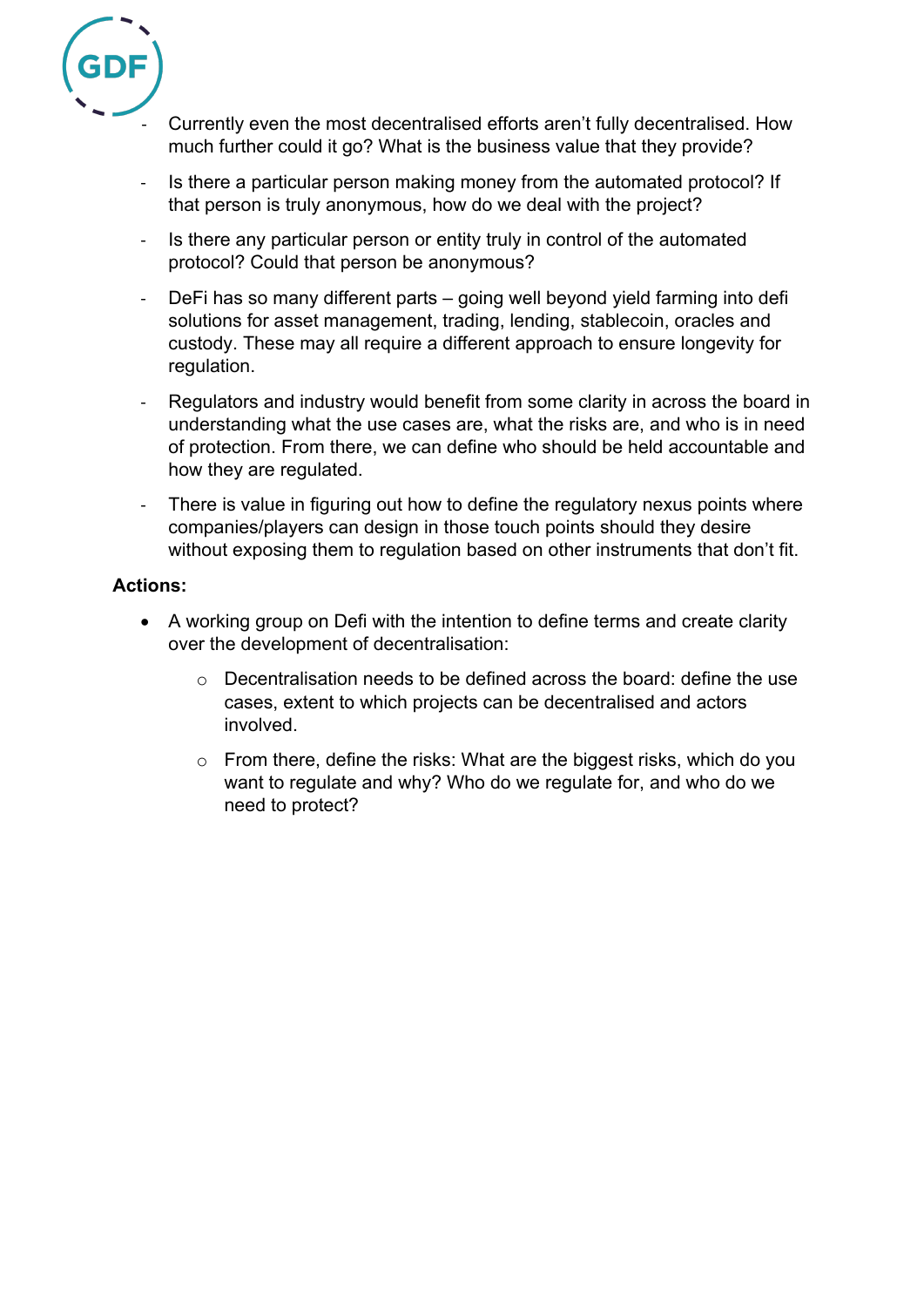

### **GDF Decentralised Finance Roundtable Thursday 8th October 2020 13:00 BST / 14:00 CET/ 8:00 EST**

### **Chaired by John Salmon, Hogan Lovells**

#### **Roundtable Participants:**

Tim Grant, **SDX** Ben Nadareski, **SDX** Denis Vinokourov, **BeQuant** Sunil Chaunhan, **BeQuant** Alan Cohn, **Steptoe & Johnson** Philip Gradwell, **Chainanalysis**  Jake Stott, **dGen** Ryan Gorman**, Gorman Strategies** Lavan Thasarathakumar, **GDF** 

#### **Observers:**

Lawrence Wintermeyer, **GDF** Anastasia Kinsky, **GDF** Thomas Peers, **GDF**

| <b>Time</b>                                          | <b>Duration</b> | <b>Item</b>                                                                                                                                                                                                                                                                                                                                                                                                                                                                                                                                     |
|------------------------------------------------------|-----------------|-------------------------------------------------------------------------------------------------------------------------------------------------------------------------------------------------------------------------------------------------------------------------------------------------------------------------------------------------------------------------------------------------------------------------------------------------------------------------------------------------------------------------------------------------|
| 13:00-13:10 UK<br>14:00-14:10 CET<br>08:00-08:10 EST | 10 mins         | <b>Welcome and Introduction</b><br>John Salmon, Technology Partner, <b>Hogan Lovells</b>                                                                                                                                                                                                                                                                                                                                                                                                                                                        |
| 13:10-14:00 UK<br>14:10-15:00 CET<br>08:10-09:00 EST | 50 Mins         | Key challenges report<br>Each participant will outline their challenges or thoughts<br>regarding DeFi.                                                                                                                                                                                                                                                                                                                                                                                                                                          |
| 14:00-14:30 UK<br>15:00-15:30 CET<br>09:00-09:30 EST | 30 Mins         | <b>Discussion</b><br>What is the sweet spot between CeFi and<br>DeFi?<br>What are the BIG DeFi use cases?<br>$\cap$<br>Why should traditionally centralised<br>$\circ$<br>finance take an interest in DeFi?<br>What is holding DeFi adoption back<br>What are the big challenges / barriers?<br>$\circ$<br>What are the BIG Regulatory challenges<br>$\circ$<br>/barriers?<br><b>Action:</b> Leave the roundtable discussion with the<br>approved next steps for addressing the identified<br>challenges during the DeFi conference and working |